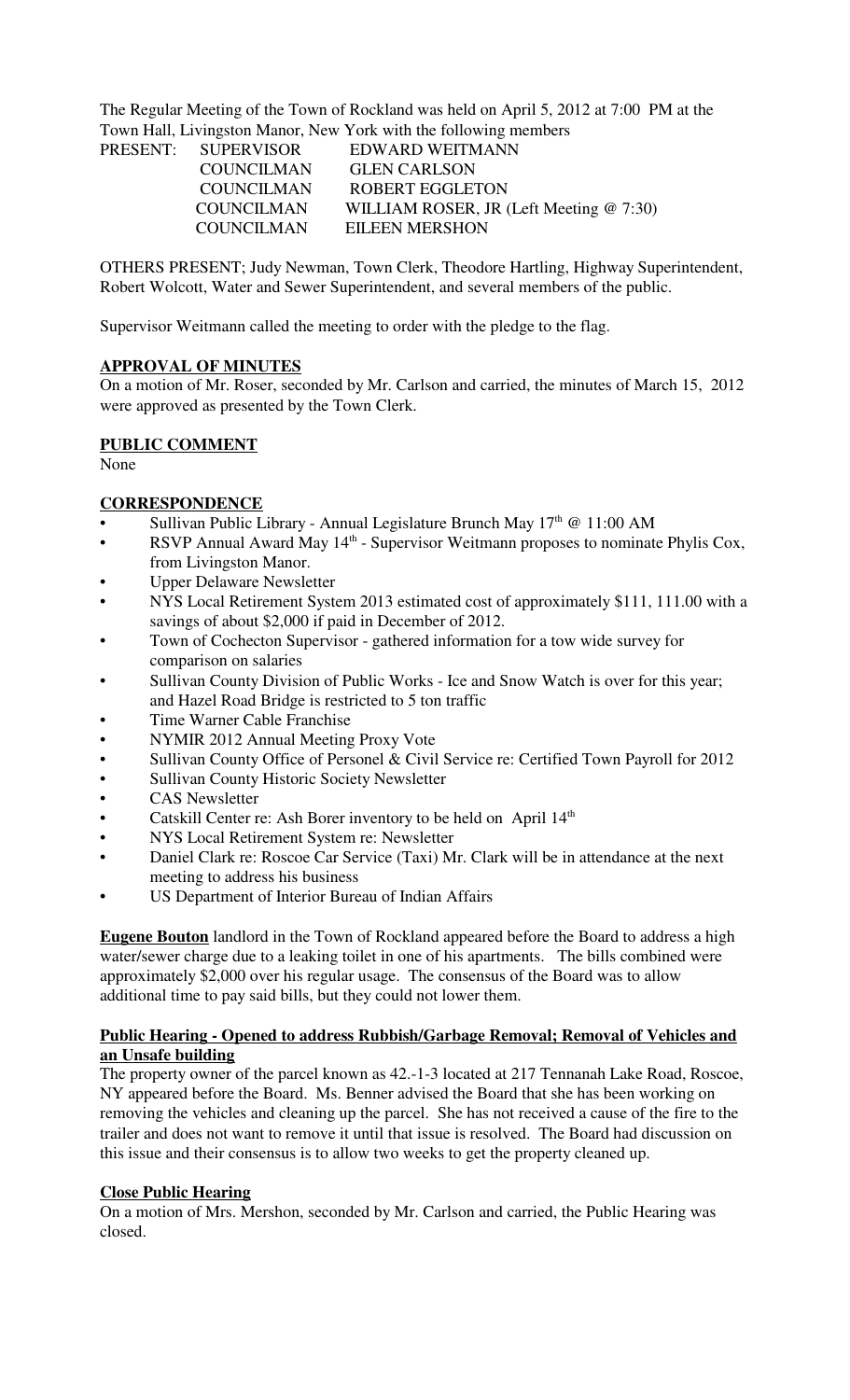# *REGULAR MEETING, TOWN OF ROCKLAND, APRIL 5, 2012*

# **Public Hearing - Opened to address Rubbish/Garbage Removal**

Property owner of parcel known as 46.-1-20 Demetria Curbelo located on 18 Meadow Streeet, Livingston Manor, NY appeared before the Board. She advised that she has cleaned up her parcel. It was duly noted by Supervisor Weitmann and Charles Irace, Code Enforcement Officer.

#### **Close Public Hearing**

On a motion of Mrs. Mershon, seconded by Mr. Carlson and carried, the Public Hearing was closed.

# **Action on Rubbish/Garbage removal McCabe- Tabled**

Supervisor Weitmann advised that they would table any action on a violation for Rubbish Garbage Removal on the parcel known as 39.-2-3.11 owned by Francis & Mary McCabe located at 692 Old route 17, Livingston Manor, NY.

# **OLD BUSINESS**

**Departpartment of Environment Conservation, Sullivan County Soil and Water and the Town of Rockland** will be meeting on April 10<sup>th</sup> in New Paltz.

Army Corps of Engineer- have scheduled their site meeting for April 24<sup>th</sup> and the Group meeting on April 25<sup>th</sup>.

**Livingston Manor Waste Water Treatment Plant-** the USDA has requested information with regarding to update said system.

# **NEW BUSINESS**

# **RESOLUTION - WAIVE 30-DAY NOTICE FOR LIQUOR LICENSE FLOUR POWER BAKERY AND CAFE**

On a motion of Mrs. Mershon, seconded by Mr. Carlson, the following resolution was ADOPTED - AYES 4, NAYS 0 - RESOLVED - that the Town of Rockland Board waive the 30 day notice requirement for Flour Power Bakery USA LTD dba Flour Power Bakery and Café to submit their application to the New York State Liquor Authority in order to expedite the application process.

**Municipal Cleanup 2012** - Supervisor Weitmann advised that the County has not voted on the amount of tonnage to be allotted to towns. He is suggesting that we have a fall clean up and initiate a \$10 charge for a ticket to dump. The consensus of the Board is that they agree that the \$10 fee can help offset the charges for the cleanup.

**Town Clerk's monthly report** was presented.

**Water/Sewer Weekend Duty Schedule** was presented.

**Dog Control Report** was presented.

#### **Department Heads**

**Ted Hartling, Highway Superintendent** reported that one of his trucks was rear ended. Very little damage to the truck. He notified our insurance agent and acquired the insurance cards for the highway vehicles.

Ted also reported that his department continues to work on widening Pelnor Hollow Road. Currently he had to rent a dozer. The one owned by the Highway Department is in need of repair at approximately \$10,000. He recommend that the Town look into purchasing a good used bull dozer with 6 way blade.

Ted further reported that the stone has been hauled in for paving.